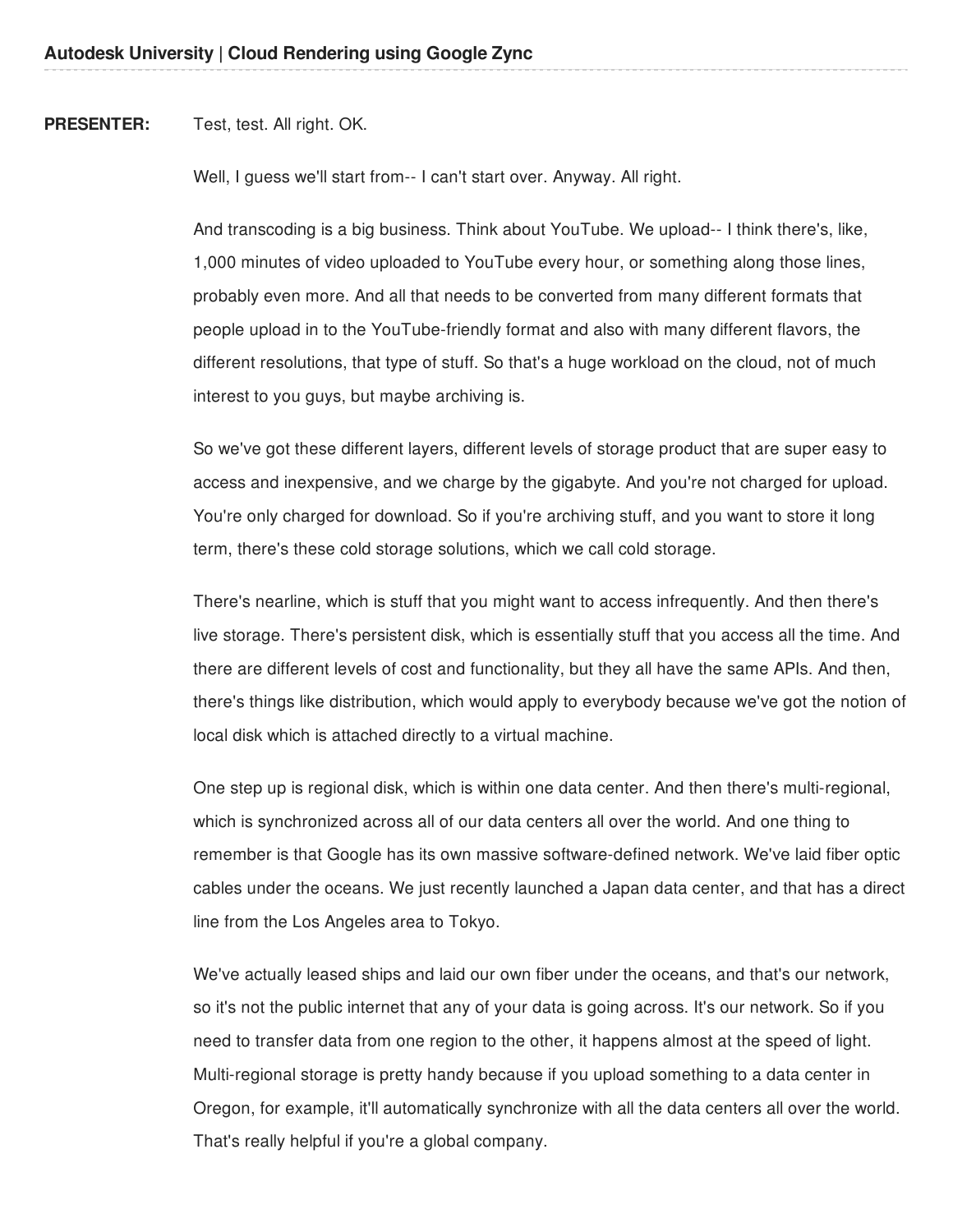But on to rendering-- so Zync. Zync is a software as a service, we call it, that is a render platform. It's essentially your own render farm, running on Google Cloud Platform. And there's a bunch of different front ends to it, different pieces of software. Today we're going to look at how Maya interfaces with it.

But really, what you're doing is you're sending your files and your scripts and your ancillary project data up to the cloud, and it's all a solution that is, essentially, wrapped up for you. And there's the typical marketing tag line, designed by VFX artists for VFX artists. But really, it's a really powerful way to get up and running really quickly and have your own render farm.

You could have up to 500 nodes running up to 32,000 cores. And you pay by the minute, with a 10-minute minimum. So people that can't afford or don't want to support on-prem servers and their own render farm, you don't have to deal with HVAC and floor load and things like maintenance and upgrading and hiring an IT staff. This is, essentially, farming all that out to the cloud platform.

When you're not using it, you're not paying for it, unlike a traditional on-prem render farm, where it's sitting there, and if it's idle, you're paying for it. When we say, work in your own environment, it essentially means you're running your local software. You're not running anything remote. You're not drawing on any different licenses or any different scripts or anything. And anything that you use, any custom tools that you use locally, can be synchronized with Zync so that any renders that happen remotely will be able to use those plugins, those scripts, and some of the other auxiliary data that you might have to upload.

And there's a dashboard that we're going to look at which gives you this visibility and control, just like a local render farm. You can re-queue jobs, you can cancel, you can re-transfer, you can pre-upload, you could pre-load data so that you don't have to constantly synchronize data. It's really super handy.

And the machines spin up when you ask them to. When you send a job, a bunch of things happen. Any references, any textures, anything in your project file that is anywhere on your network gets wrapped up, and it gets uploaded automatically onto Google Cloud Platform. So you don't have to worry about launching a storage bucket or defining a storage area or anything like that. Zync takes care of all of it for you.

And you can actually watch the logs progress. I'm going to show you a demonstration of how it works, of it working with a live job. When we say unlimited scale, obviously, within reason.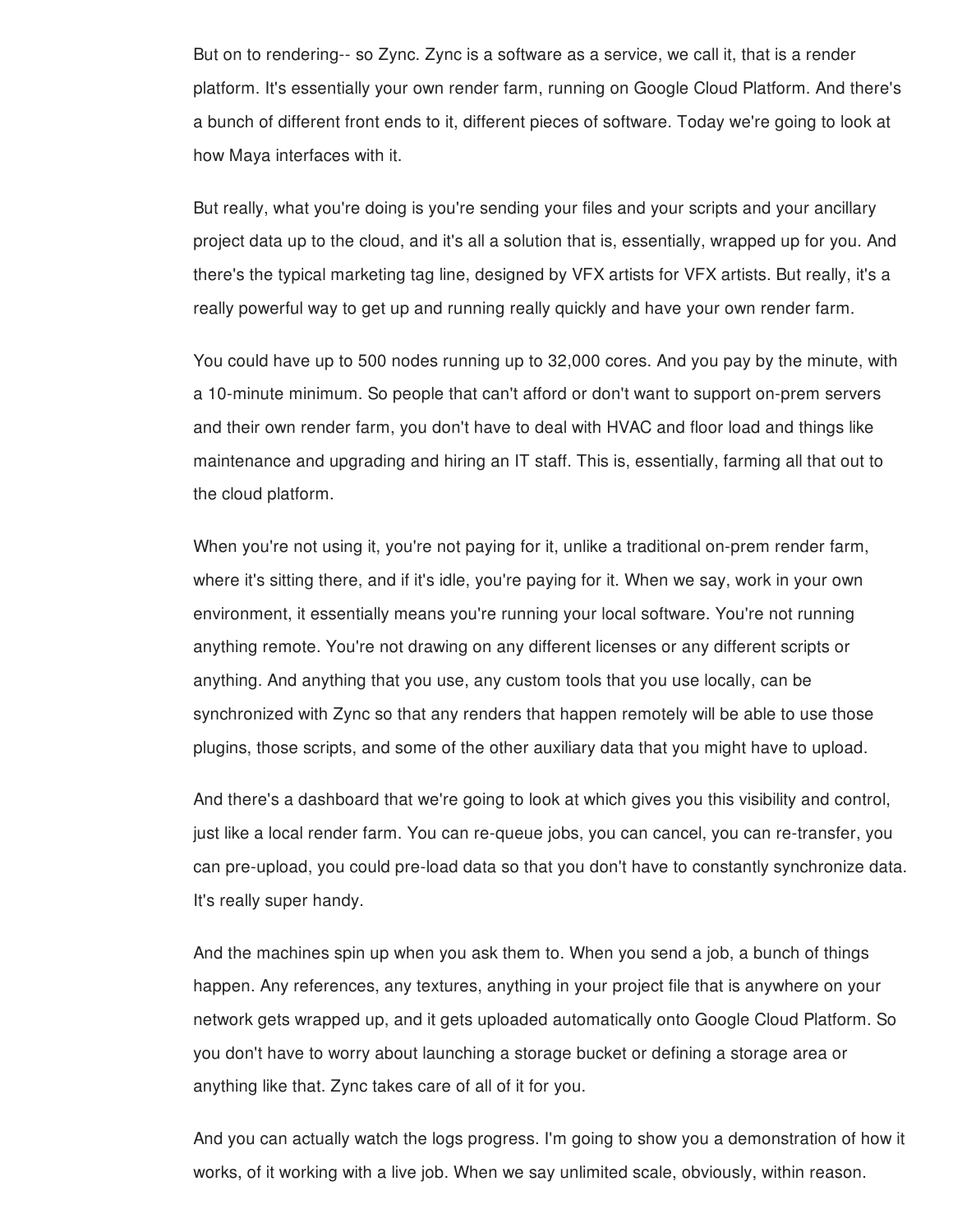Right now, you can only have up to 500 machines running across 32,000 cores, but really, if you wanted to run that on your own-- build your own render farm with 32,000 cores, you would have a machine room this big, as large as this room.

And again, permanent billing-- I wouldn't say amounts to zero waste, but you're not paying for stuff that you're not rendering on. Ignore some of these competitor's logos, but right now I'm going to show you Maya 2017 rendering in the latest cut of V-Ray. From Maya, we can also render to Arnold. We just introduced RenderMan 21.1, I think, capabilities, which is super powerful, super awesome.

And another thing is, when we talk about all these third-party renderers, you don't have to worry about licensing. Zync takes care of all the licensing for you. So essentially, we are a license server that is reselling you a license on a permanent basis. You don't need to think of it as a reseller, but that's kind of how it's happening.

So there's different pricing models, depending on which renderer and which version of Maya and so forth and so on. And there's a calculator that will help you understand how the costs are billed. But you don't really have to worry about any that because you just get one total bill per job that you could look at. And I'll show you how you can investigate all that.

So rendering on demand-- talking about integration into your pipeline. Traditional visual effects pipelines or any type of rendering pipeline involves your local workstation and a 3D host application and possibly a compositor, if anybody's familiar with NUKE or After Effects or whatever. What Zync does is it replicates this, but on the cloud. So we're able to feed data from your third-party applications to Zync, running the same applications.

And Zync is actually capable of communicating between applications. So if you do a Maya render or any type of a render, and your NUKE job or your compositing job has a specific path that it knows to look for those renders, it will find them on the cloud and keep running. So you don't need to re-upload anything or re-path anything. Zync also takes care of all the pathing, as well.

So if you're running on Windows, the pathing will automatically be converted to Linux because Zync, right now, runs all on Linux. Or if you need to do some drive swapping, if you've got low res and high res assets-- but we can talk about that later. And then, once it's all done, it automatically gets downloaded, transferred to your local machine, whether that's a server or your local machine or whatever.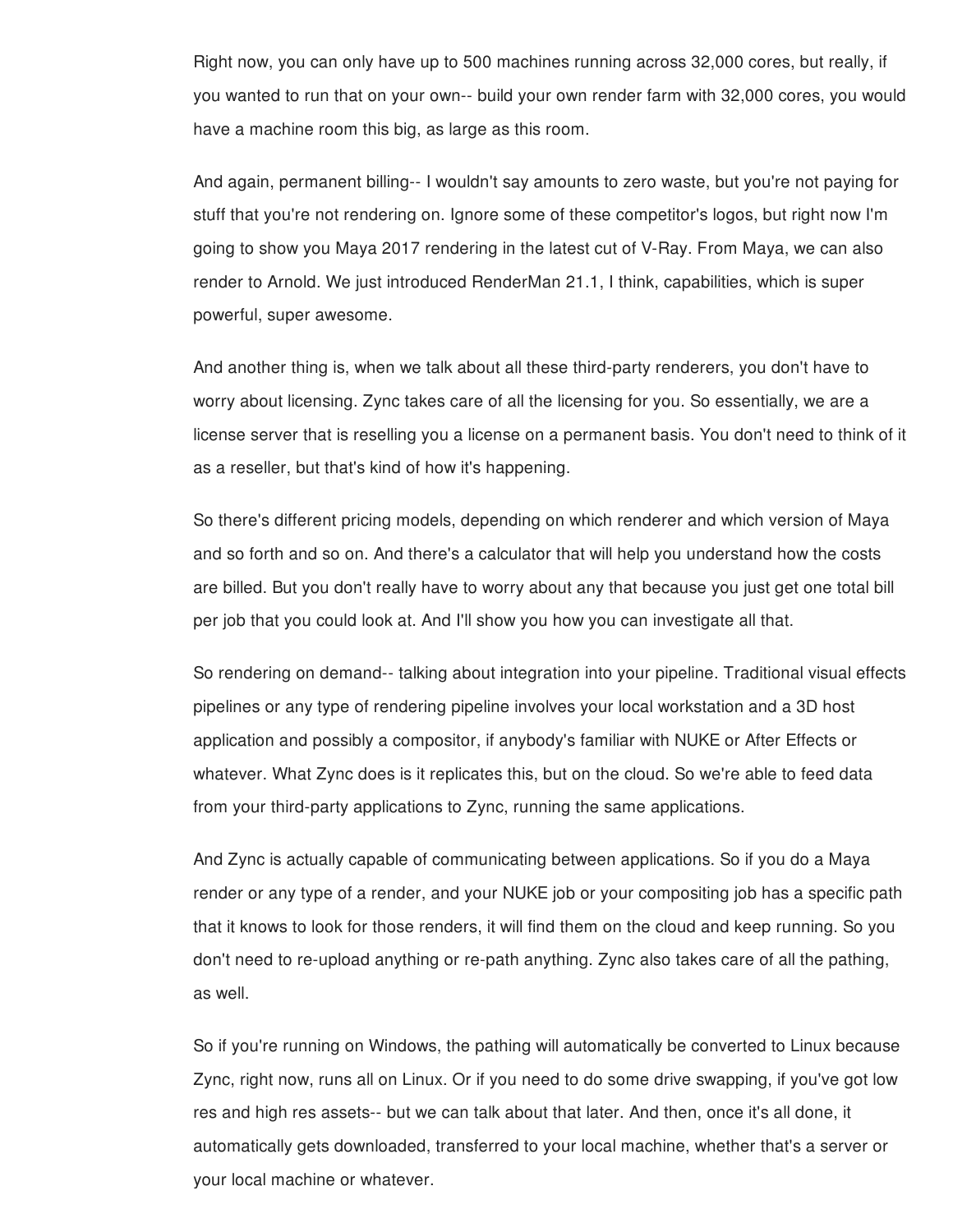And this is not the type of demonstration that's happening outside of Trump Tower right now, but-- come on, people. That's the only joke I have in the whole thing.

## [AUDIENCE LAUGHTER]

your local machine or whatever.

Come on, come on.

All right. Maya 2017-- I don't remember what service pack this is, but whatever. So I've just got this animation of this robot, a little Dutch roll there. The content isn't that important. But the fact is that I've got this scene all set up with V-Ray, ready to render. And quite simply, when you install Zync, it modifies a couple paths, and it installs a few plugins, which you can see here.

You can see all the different client apps that it supports-- so Windows and Mac and two different flavors of Linux-- and then the different installers for-- this is Maya-specific, but you get the idea there. So you install the plugins. You also install the client. And I'll show you the client in a second, but it's basically this little guy here that runs in the background. You have to keep this running in order to help Maya communicate with Google Cloud via Zync.

So if I'm ready to render this, and I've done my test renders locally, or I've set up my scene properly, pretty simply, you just click the button. And it will perform a bunch of actions. Let me just make sure I'm logged in.

So actually, before I do that, let me show you what the-- the client app, pretty much, is you just set it and forget it. So you're assigned a URL so that you're able to go and access your jobs and watch your job logs and everything. And I'll show you that in a second. But essentially, you do this through your Gmail account.

If you have a corporate Google Apps set up, which I believe we now call G Suite-- if you have one of those, you can log in via that. But otherwise, you have to log in with a Gmail account or a Google account if you work at Google. By the way, when you sign up for Google Cloud Platform for the first time, you get a \$300 credit, which you could use for Zync, as well.

So I encourage you to just sign up. You do need a credit card, but it will only bill you if you don't cancel-- it won't let you spend beyond the \$300 credit unless you give it confirmation. So it's not like one of those evil multi-level marketing things.

There's just a few definitions of parameters here-- how many transfers to perform at any given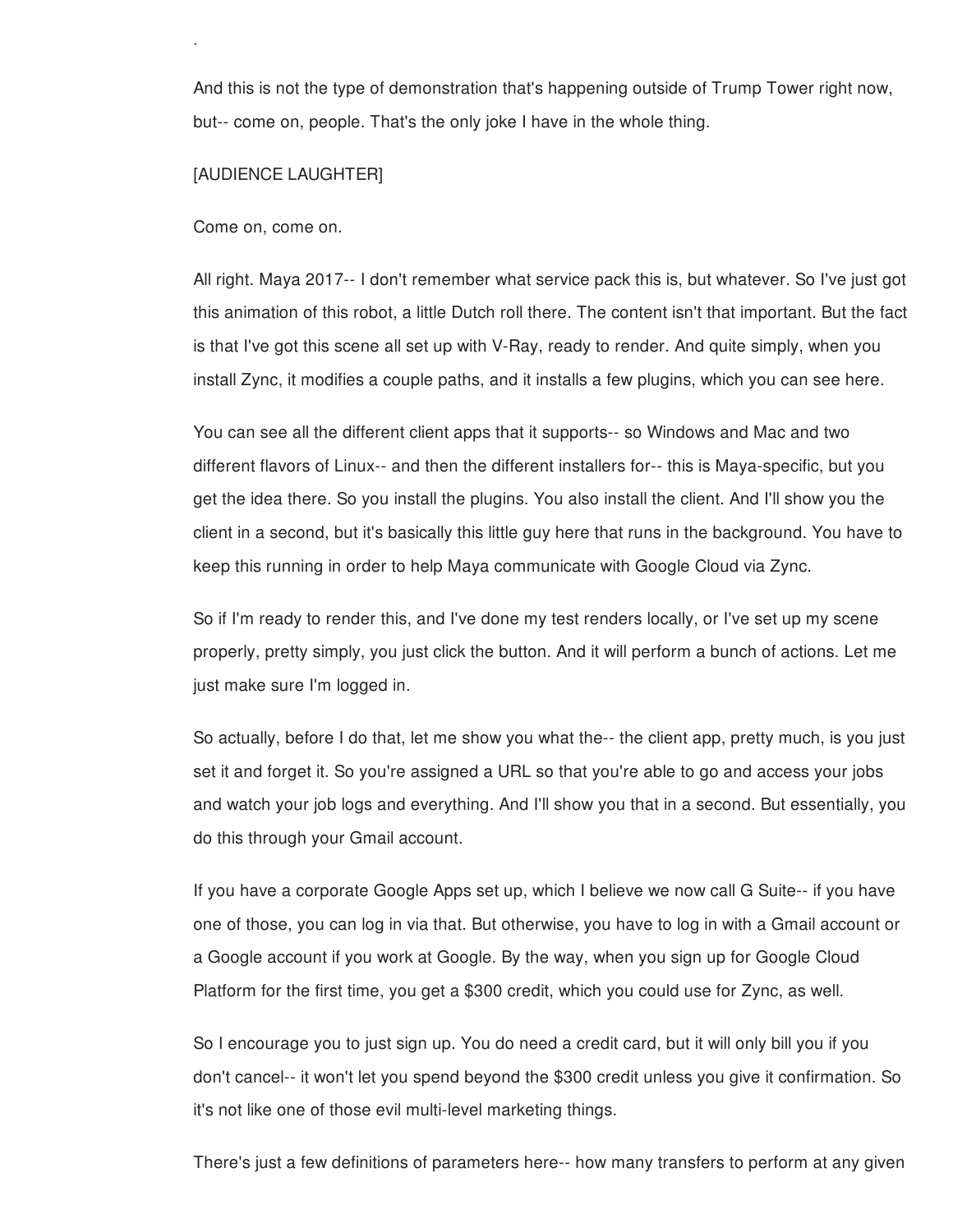time. This will populate once transfers occur. No big deal. But we've got to keep the Zync client running in order for this guy to launch. So this is the interesting part in that you could choose the number of machines.

This is a 96 frame sequence, so I'm just going to assign one, machine one VM per frame, quite simply, because you have, at your disposal, up to 500 machines, which is super awesome. So how long will this take to render? Well, what's the longest that one frame takes to render? It's about an 11-minute render, by the way.

You can choose from your machine types. And here, in Zync, you've got a predefined set of machine types. In GCP, you've got, not an unlimited number, you've got a much different selection of different combinations of virtual CPUs and RAM. And you could dial each of them independently of each other. But for Zync, you've got defined set of images.

And it goes from 8, 16, 32 CPUs. There's an alpha of 64 CPUs right now. So if you've got a super crazy, heavy job, you can run it on that. But alpha, in Google speak, means it's beta in other speak. So it's like, I don't think we officially support it, but you could try it. Any errors that occur, I think, aren't part of our service agreement-- something to that effect. But anyway, I've tried out the 64 core machines. They're awesome.

And then, there's standard and preemptible. Preemptible VMs are about 70% cheaper than regular machines, but they can only run for a maximum of 24 hours. And given a 10-minute notice, they can be taken down and reassigned. They're, essentially, excess capacity that we sell on top of the standard VMs.

So they're super cheap. And if you've got a render that's less than an hour, you should definitely use them because the chances of one getting taken up in an hour, or even two hours, is pretty slim. If a machine gets taken, and obviously your job will be killed, you're one frame will be killed, it will automatically get picked up again by another machine.

So I'll set this to preemptible. We'll do 32 core. This gives me a cost per hour, which sounds like a lot, 123 bucks, but we're not going to run this for an hour. We're going to run this for probably less than 10 minutes. We can click the cost calculator, and it comes to this page, which goes over some of the details that I was just talking about.

Let's say preemptible. I'll choose the 32. Host Application-- I'm going to use V-Ray for Maya. I kind of take issue with how the UX of this was designed, coming from a product design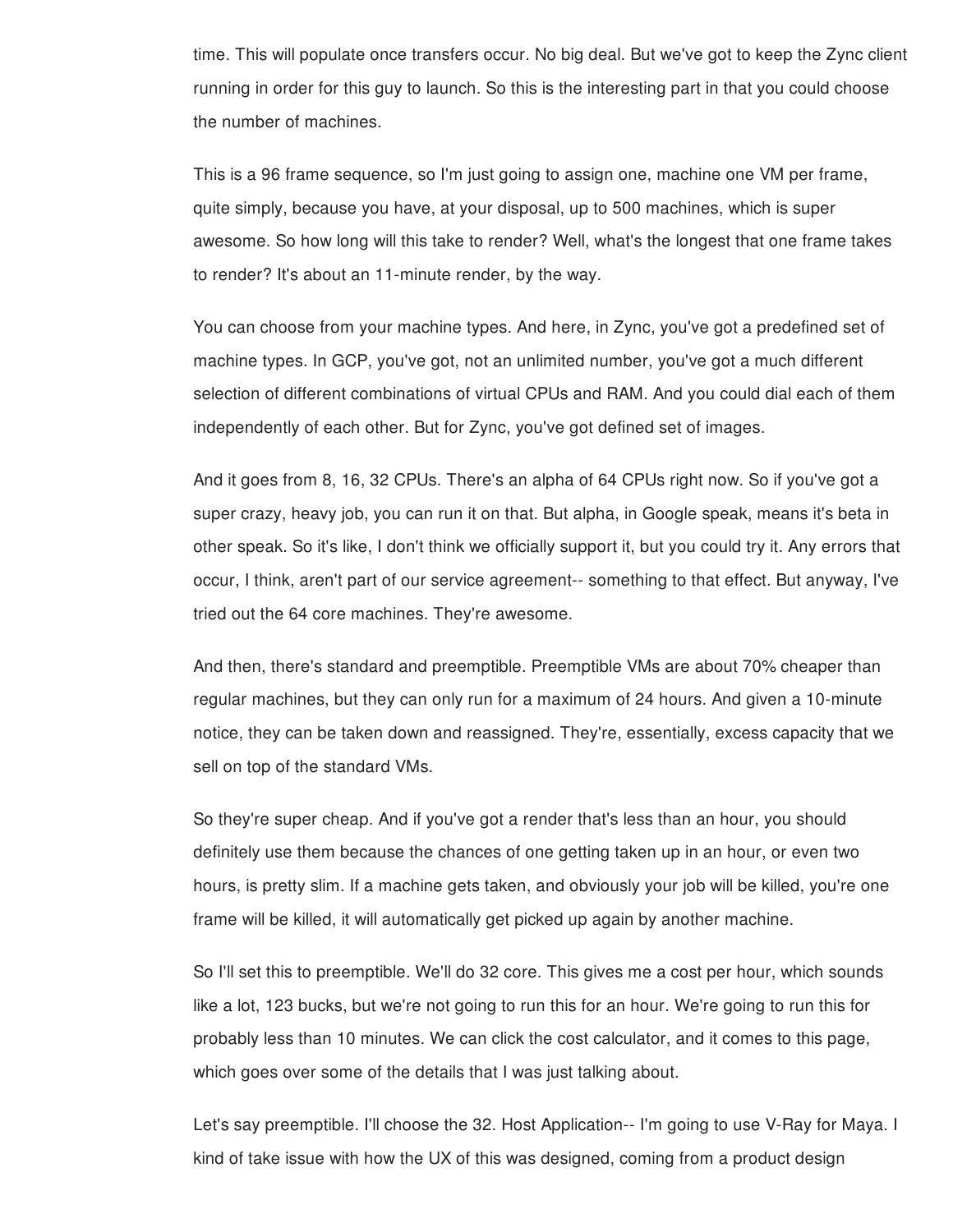background. This is kind of backwards. But it's assuming that you've run test frames and asking you how long those test frames took to render.

So let's say I rendered five test frames, and it took 10 minutes total to render, and there's 96 frames in my job. I'm going to click Estimate. So it figures out that-- what did I say-- I said five test frames divided by-- it's about two minutes a frame, therefore, total estimated cost is \$4.13, which is pretty good considering you've got a render farm at your disposal. You could render these things all day and not spend over 20 bucks. So for a small business or medium-sized house, it's a pretty good cost. It's a pretty low cost.

You've got this notion of projects on Zync. So these are, essentially, where your storage happens on the cloud and how the billing occurs. I've only got one project, but I could create a new project if I want, here. I'm going to leave this on this Zync demo project. You can assign different IDs and different priorities if one job is already running.

So a parent ID is a job that's already running on Zync that must finish before your job starts. So I'm just going to leave that blank. There's this notion of Upload Only and Skip File Check. So what's going to happen when I hit Go is it's going to start looking for all the data that's in this scene, whether they're referenced Maya files or textures or referenced-- it could be animation nodes or any type of cache files.

And it's going to gather all those up, and it's going to upload them to the cloud, to Zync. If you don't want to perform the render, you only want to upload only in order to prewarm, I believe we call it, the render, then you can just do Upload Only and it won't actually perform the render. Conversely, if you have some missing files, or you have some new files that you don't want to upload, just go Skip File Check, and it will only use the stuff that's up there on the farm.

There's some plugin errors that might occur in certain plugins. And the developers have come up with a workaround for that, so you could just ignore Missing Plugins. You can Email On Job Completion, as well. And here is where we get to choose the renderer. This UI will take most of the render settings from Maya. However, you can override a few of them, such as the renderer.

What's really cool, also, is that, because we have a relationship with Chaos Group, which is the developers behind V-Ray, we also have available the nightly build. The Chaos guys are crazy about updating their software. I don't know if anybody's used them, used V-Ray or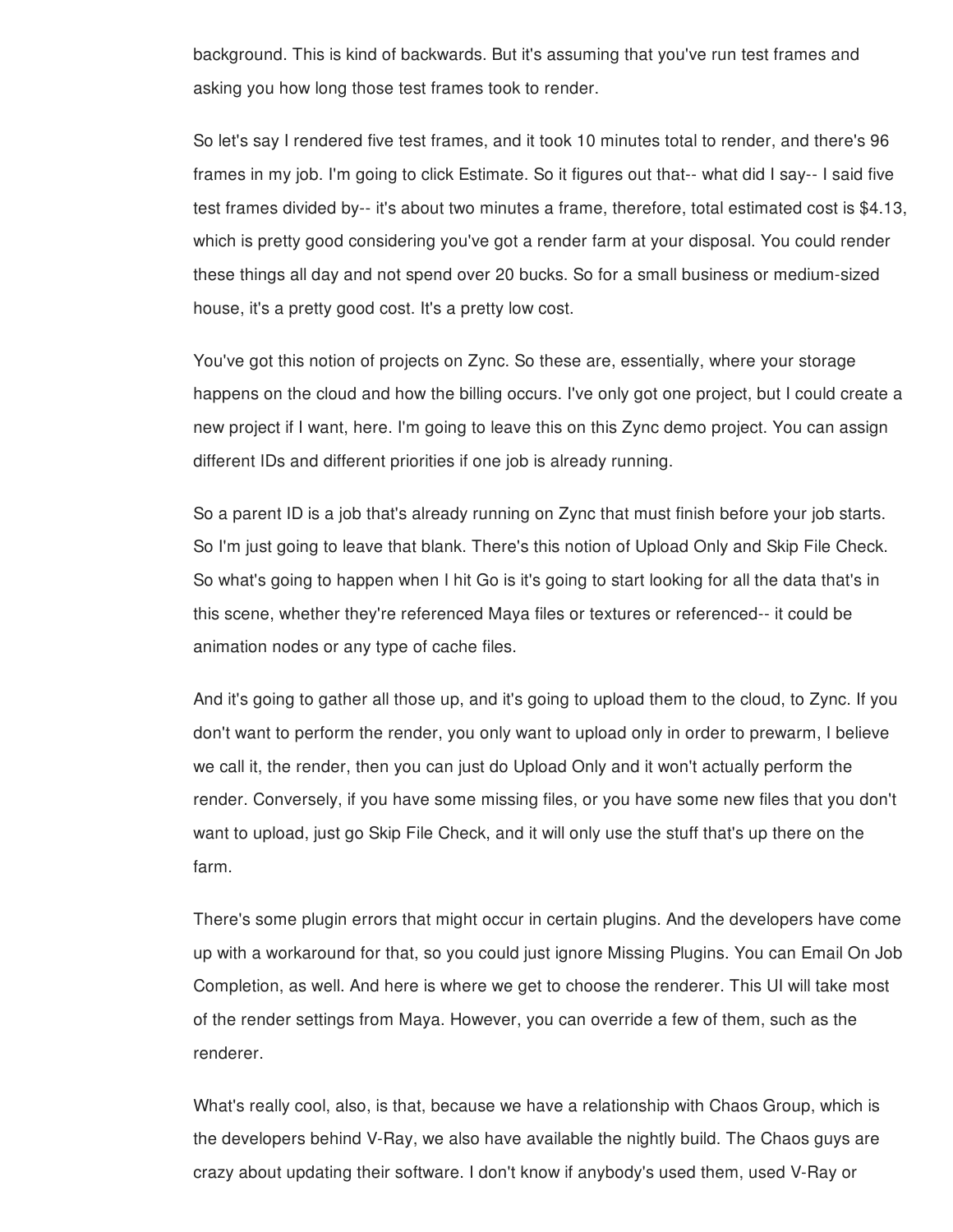interacted with Chaos Group, but they put out multiple releases, sometimes even in one day. So if you call them up, and they say, oh, yeah, that's fixed in the nightly build. There was this bug that you reported. You can use the nightly build, and it's like interacting with them one-onone.

Distributed Rendering only works for V-Ray standalone. Right now, we're going to use V-Ray for Maya, which is, basically, Maya running the internal V-Ray plugin. To do V-Ray standalone is a bit of a different animal. We're not going to really cover that today. Obviously, if you turn that on, that checks automatically. So we can override the frame range, we can say the frame step and the chunk size.

Because I'm rendering one frame per VM, I'm just going to say the chunk size is one. Chunks are the number of frames to render per VM. If I have different layers here, I could choose which layer to render, which camera. I only have one camera. I can override the resolution. And this is confirming that I've logged in as my Google account. And just launch the job.

Obviously, you need an internet connection. So you can't work offline. But if you're talking to the cloud, it's not really that useful. So job submitted to Zync. Let's first look at the client. So if we look at the log, we're going to see-- let's actually wait until we're going to go to-- where am I, where am I-- the web console here. Go away, pop ups.

So here's my job. I've got seven other jobs that I was working on earlier. And once the upload starts happening, you'll see some interesting stuff going on in the client. It's going to report how it's uploading. And here, let's watch this guy for the log. So here, it's reporting on different tasks like making sure that textures are synchronized and everything. And now, we're at the point where we're waiting for instances.

So it's queueing everything up. And you can see that it's queued up all these frames. And if any of you are familiar with a render farm or render manager, this should be familiar to you. This runs in a browser. So you could access this from anywhere. I've got my own personalized URL. And when you sign up for a Zync account, you define your own URL.

So that means that I could access it-- I don't know. I guess it works on mobile. I haven't tried it. But you could be at your home machine. You could be on the road. You could be anywhere and access your running jobs. Or you could relaunch a job if one failed or something to that extent.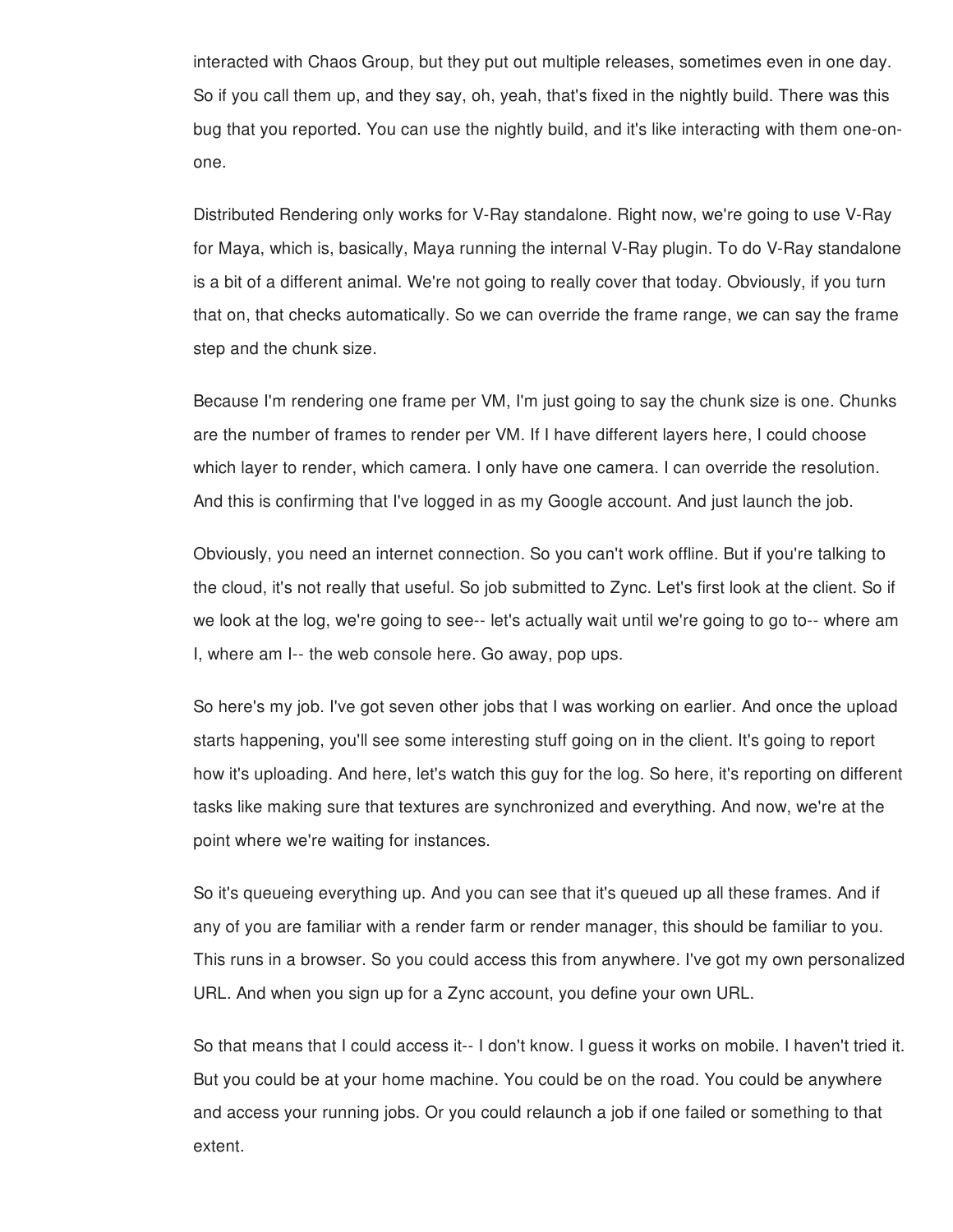So here we're starting to pick up machines. It gives you the instance IDs. Anything else? There's no transfers to report here. But there's transfers that will occur here. Let's just stick to the main page and just go through here.

So on the left here, this is my list of jobs either completed or canceled or running. Let's turn off Show Completed. And once I click on them, it's going to give me a status as to what's happening with the upload and what's happening with the render. Still, we're right now waiting for frames to queue up on instances.

And right now, because they're preemptible instances that I've requested, it might take a tiny bit longer. Usually it's three, four minutes in order for them to pick up. But here, we've got a bunch of different parameters, just to verify what's going on.

What's interesting and important to point out, though, is that-- the question that you might be asking yourself is, well, how does Zync handle all the paths if everything could be all over the place? I've got textures on this volume. I've got cache files on my temp directory on my local machine. I've got a scene file that's on an external hard drive or somewhere else on the cloud. How does Zync handle it?

Well, Zync actually, simply-- and it's quite elegant-- it simply replicates the file path, the absolute file path of everything. And I can show you what I mean. If you click on Browse Files up here-- I can make them [INAUDIBLE]. If you click on Browse Files up here, you can see that Zync has replicated everything, all the way down to, I guess, the lowest common directory.

So all the projects that you create on Zync will appear under this Projects hierarchy. So I don't have a directory called Project locally. But this is the project that we're working in. So everything appears in my user directory. So it starts all the way up at Users, and then, I've got this stored, actually, on my Google Drive.

So it's replicating everything, which, at first, might seem silly. But don't forget, this data is transient. This will be deleted, or can be deleted, after a certain period of time. So the fact that the paths are crazy, remotely, doesn't really matter. And again, this is only so that the paths don't need to be modified at any given time. You can go-- oops. Not Support.

If you go under My Account, this is where you can change a bunch of drive mappings. You can also add custom paths. So if you need to override certain paths for plugins or different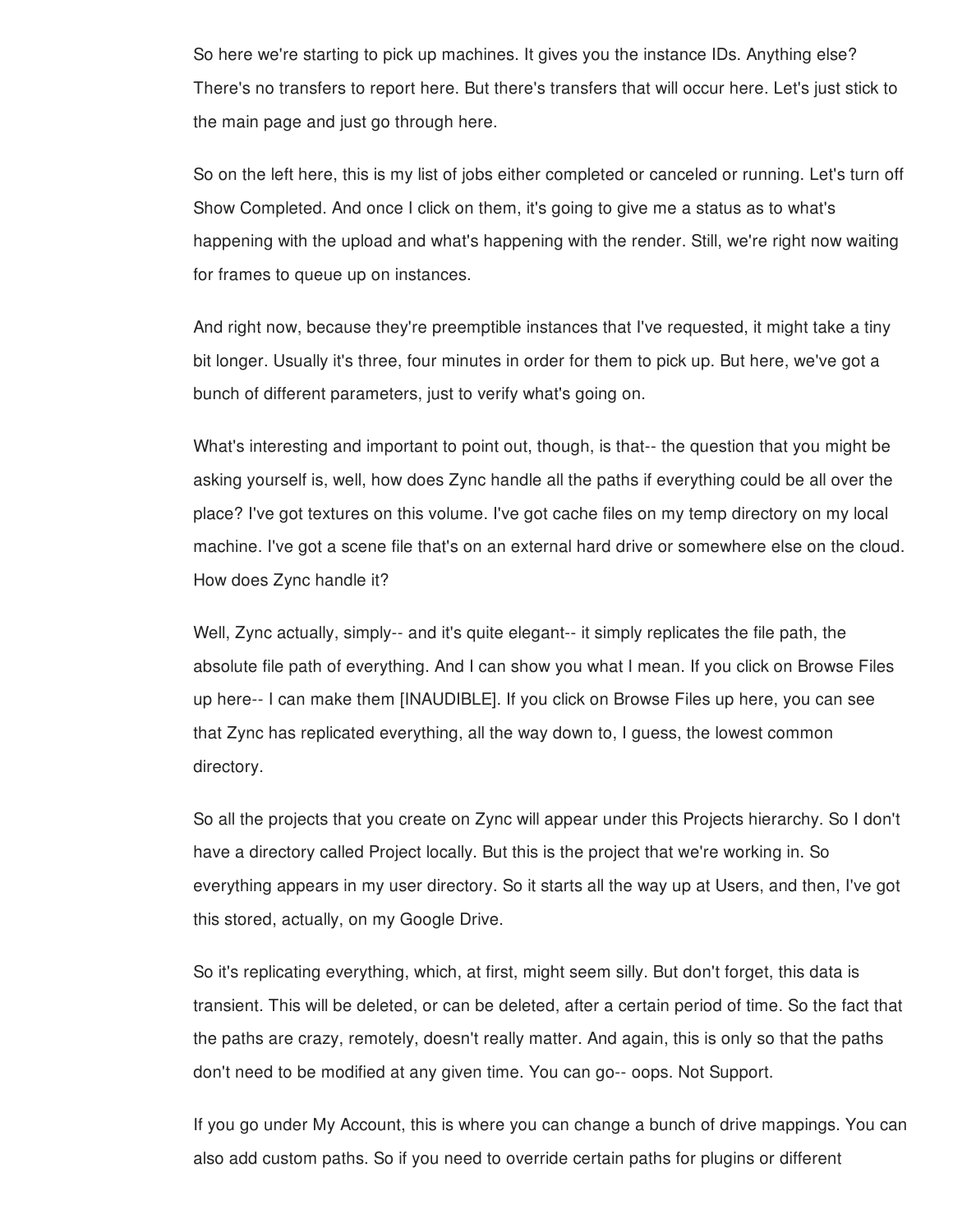renderers, you can add these things. It's, essentially, defining the environment that's running on the remote machine.

If I go back to the main page, let's see what's going on. We still haven't picked anything up. Give it a minute.

We're losing people. Come on, everybody.

You can define individual users that you can keep track of. So if you're an administrator, you can have everybody in your organization or in your facility act as a different user so that the billing can be tracked separately. You can see, hey, this one artist seems to be submitting 10 times as many jobs as everybody else. He's spending 10 times as much money as anybody else. Let's go have a talk with him.

And if you look under Usage, you could see all of that billing data. So we could see how much I've spent in the last number of days or the last number of-- based on time or broken down by jobs. For example, the preemptible total render time that I've run recently, in the last few days, is 11.26 hours. It costs me \$21.97.

You could break it down by software. So this is all the V-Ray usage by projects. So this is probably the handiest. So if you're a producer, you want to be able to see how much did we pay for rendering on this particular job versus this particular job and bill the clients accordingly.

And that's another thing, you're moving to a different model, where you have to estimate how much beforehand. You're going to have to estimate before this how much to charge the customer for your own render farm usage or for some sort of render service or co-location or an on-prem render farm.

Well, here, you could bill them after the fact, based on actual render usage, should you want to. I mean, some people kind of want to keep that more of a black box in that they add a certain markup on top, but I'm not going to tell you how to do that.

Let's see if we got any picked up. There we go. So we got one picked up. As soon as one picks up, usually a bunch of them become available. And if we look at our file log, there we are. So we start to see different frames computing.

And again, you don't have to worry about where the files are going, what data center it's running on. And you can keep track of all these by clicking on the log link next to the job type.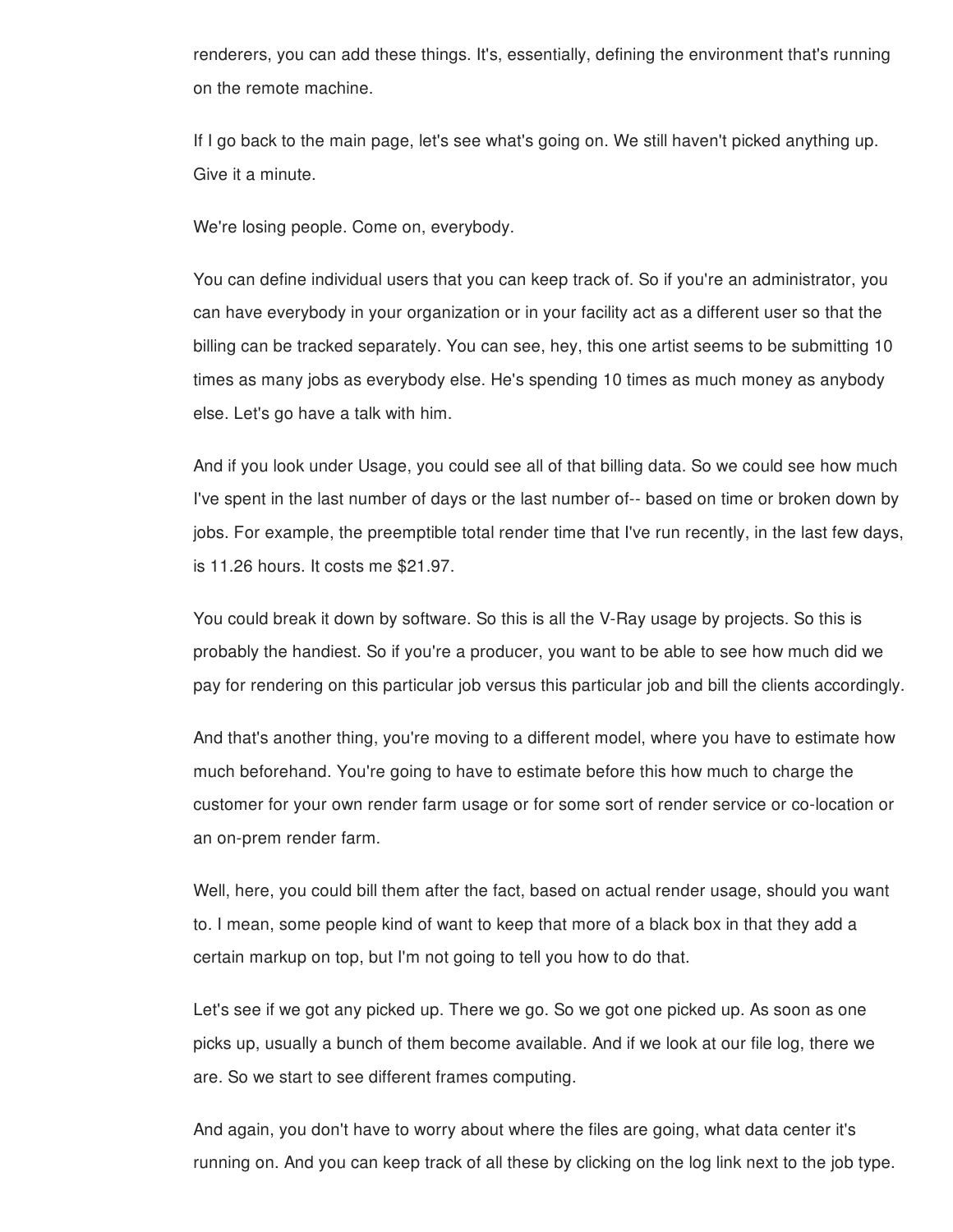So this is going to give me a live stream of the log file running off the machine.

And unfortunately, I made the window too big.

So obviously, if you've got a really slow render job, you could watch it chunk by, and you could see what percentage it's on, just like any other render farm software, which is super handy. And this is based on a single frame. If you have chunks, you'll be able to see the frames complete as they track down. And this is simply the standard out of the renderer itself. So it's no big deal.

Should you need to change the order or the priority of a job, over here, on the right-hand side, based on the selected job over here, you can restart the job, cancel it. You could change the priority of it in the Job Options. There's this thumbnails functionality, which works on stuff that's already rendered.

There's also the job log itself, which is the overall Zync log, not the individual renderer's, but it's showing what nodes have been picked up, whether they've spun up, their IDs, all that sort of stuff. So a lot of this is useful to anybody who's monitoring the renders and may need to report an error.

Or maybe, by chance, one of these machines keeps dying, they can identify as such. Not that I'm advocating that that ever happens. But these things do happen, usually at 3:00 in the morning, when you're trying to deliver a job.

So the Zync UI gives you all the tools that you need to be able to retain control over all of your different jobs. So there, you get a progress bar showing levels of completion. And once the jobs are done-- see more are picking up-- downloads start occurring. And you can watch that in this Transfer section here.

So I've got one frame that's already rendered and downloaded here. And once they're downloaded, they disappear. But once all these guys start completing, you'll see a whole list of them queued up. And you'll see progress as to how quick they're downloading.

And if I switch to my terminal here-- don't get scared by the text or by the shell. So frame one here is complete. And I'm going to use RV, another Autodesk product. And here, we've got frame one of our robot guy. And this is a standard V-Ray render with all the separate passes. It's EXR multi-layers. So it's just as if you were rendering it locally, but you've got access to many, many cores, many, many prox.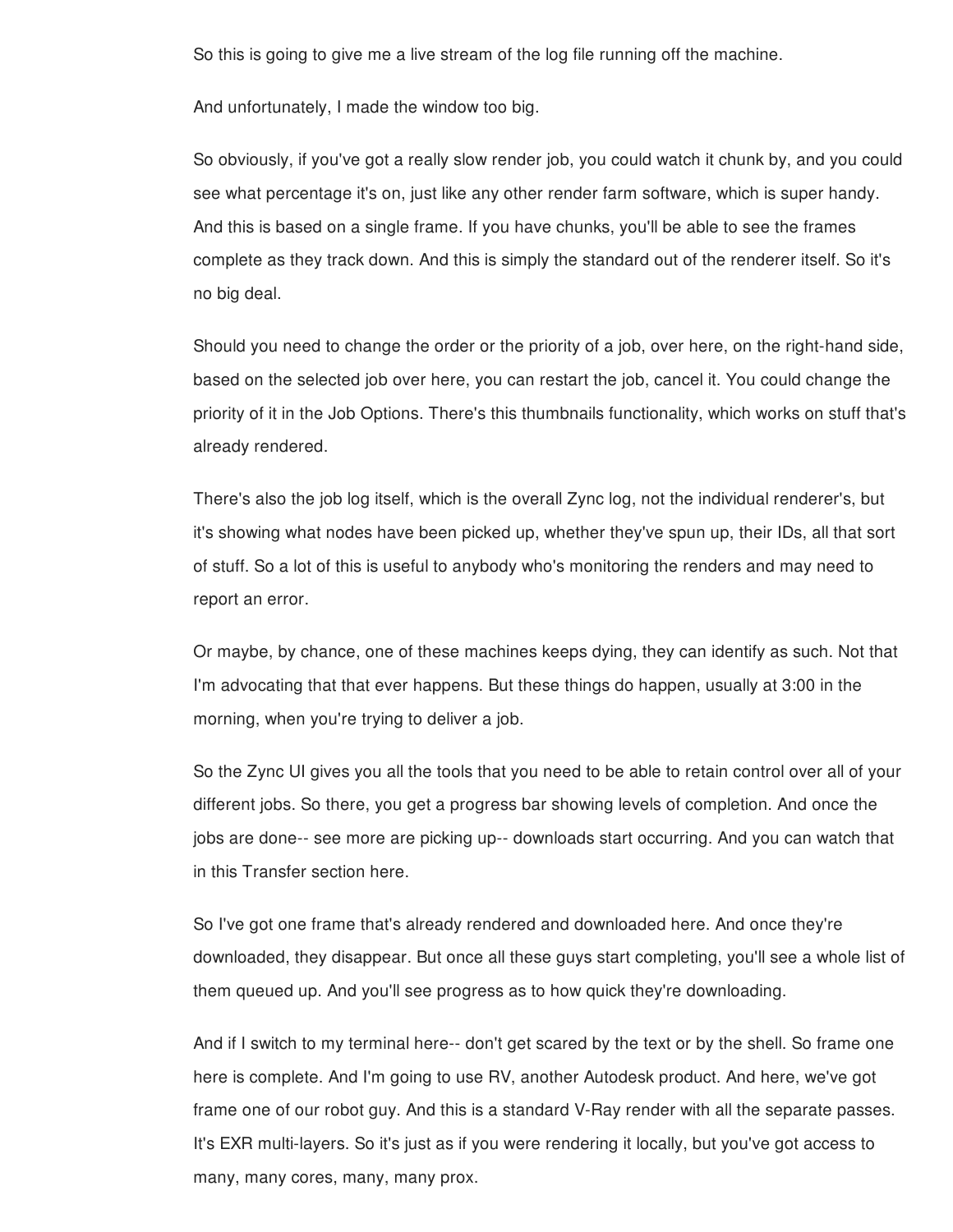So let's let this guy cook for a bit, and we'll hop back into our-- any questions so far about the Zync UI? Yeah?

## **AUDIENCE:** Can you apply [INAUDIBLE]?

**PRESENTER:** To different jobs? Probably not. Job Options do not permit you to change that. No. It's got to be per user. So if you had different users running different jobs, you could do that because you're logged in as an individual, based on this URL. So if you go to your account, you can change the variables there.

> You can upload scripts, by the way, that you could call from an absolute path from within your scene. So if you have a Maya file, for example, and you want to run a pre-render script, you could call a MEL or a Python script in here. Got to make sure all the libraries are present or all the pointers are present and everything, which could be a bit of a challenge to set up, but it's totally possible.

> And then, you could put the logic inside those scripts as opposed to inside the render variable. Yeah?

- **AUDIENCE:** Can submit bigger jobs [INAUDIBLE]?
- **PRESENTER:** Yes. There is a Python API that the Maya Zync API talks to. And all the code is totally open and available, free to modify. And I'm not sure what the support scheme becomes once you start to modify, but we actually provide-- you can download right from GitHub all of the scripts and all the code. Yeah. You're totally free to address the API and do with it as you wish.

I mean, you could override the monitoring here because that's all that the browser monitor is doing is reading this with a RESTful API. From within Maya or from within any application, you could write your own client for whatever application you want. That's a good point.

I'm relatively new to Zync, by the way. And I'll talk about this a little bit later in the presentation but, you could effectively, using this API, you could launch any job.

You'd have to classify it as one acceptable job type under the Zync environment, but you could. You could say, if you had submitted a Revit job-- but then, that's the problem-- is the renderer won't run. So if you could figure out a way to do that, then you might be able to.

I was talking to a few people earlier at lunch about other software that we might want to allow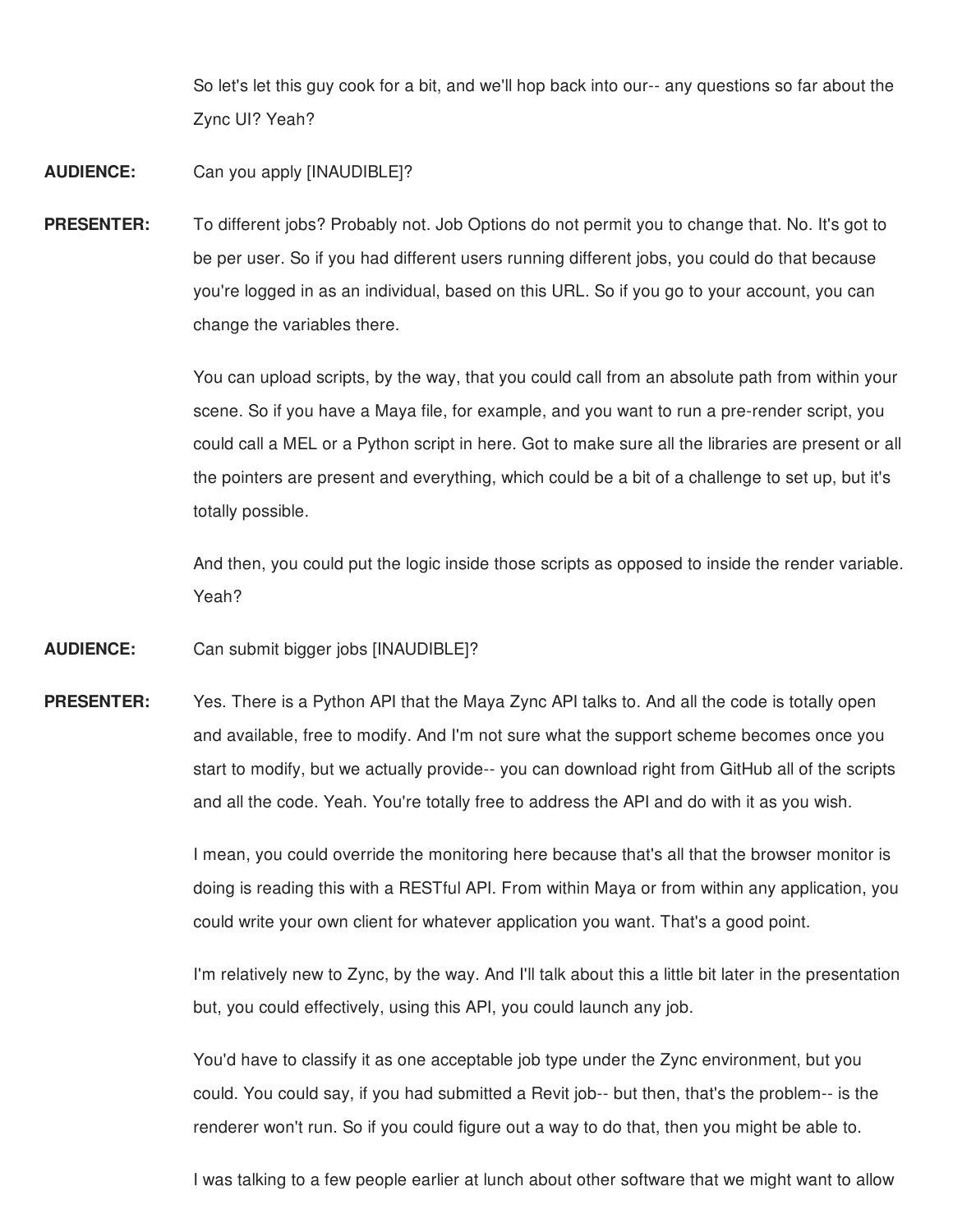to run on Zync, including architectural or design or BIM rendering software. And if you guys are interested, please come talk to me, or I'll send out a follow-up email to everybody on the list, everybody registered, and at the end, I'll give you info to email for questions. Yeah?

I was talking to a few people earlier at lunch about other software that we might want to allow

**AUDIENCE:** Does it work with [INAUDIBLE]?

- **PRESENTER:** No. And we're always looking at new software. I can't make any promises, but we're looking at it. But yes, absolutely, because I know there's a huge architectural--
- **AUDIENCE:** You should really [INAUDIBLE].
- **PRESENTER:** Google Cloud supports Windows, so there's no reason we can't support Windows in Zync. It's just a matter of money and time. And Google runs-- they don't have a whole lot of money to go around. That's a joke. That's the second joke of the--

But it's assigning resources and solving a whole bunch of other problems that Windows presents. Also there's a ton of plugins and separate licensing that is a lot more complicated than just running it outside of Maya, from within Maya. So that would be additionally challenging. And there are certain plugins that we offer licensing for, but that sort of gets into a longer discussion of how those come about.

So we're almost done rendering, and if I look at transfers, you'll see a bunch of them just sort of zipping up and, here, I'll even-- I guess you don't need to see the actual files, but it looks like they're all downloaded. So if we look one last time at the client app, you'll see that it gives confirmation that it successfully downloaded, whatever, whatever, how long it took to download, et cetera.

And should you get any errors or any of this fail, you can re-queue a download, going back to the main page, clicking on this guy. Select one or multiple jobs and just go to the Task menu here and do Re-queue Tasks. You can also skip or force a re-download. Re-queue will rerender it, obviously. Re-download will just re-download it.

Right now, there's no way to access this project data as a Google Cloud Storage type model. We might introduce that if there is interest in the future. But obviously, anything you mess with up on the cloud may directly affect what happens when you send a renderer up there. It might cause some re-synchronization, or it might cause some errors. So these are things that we're thinking about.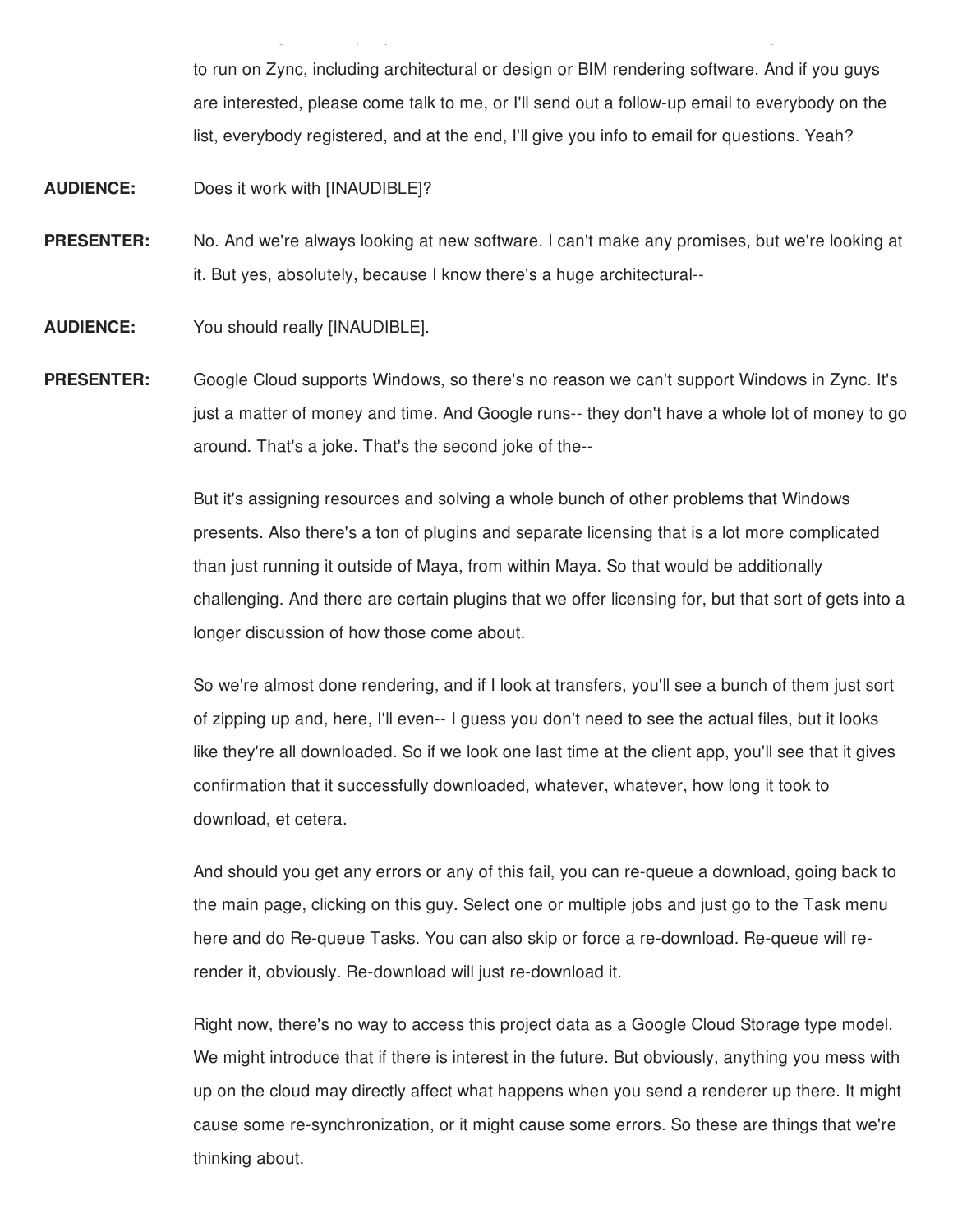Yeah. I mean, there's the render. Let's see how much this cost. I think I'm missing a frame. Oh, it didn't-- what's the hot key to reload. There we are. If anybody wants to know more about RV, just let me know because I'm a huge fan of RV. We use it in visual effects to view individual file sequences or QuickTimes. It's just a really slick design piece of software that Autodesk acquired not too long ago.

So what did I pay for that? I go on to My Account. Go under Usage. And let's do Today. So that cost \$21.58, which, for using 32 core machines, is not bad. You could cut the core count down, and it will cost a little bit less, but it'll take a little longer because, obviously, there's a law of diminishing returns once you get to a certain number of cores that the thread ability of certain renderers might top out at 32 cores or 64 of course.

So there might be no need to go up to 32. But again, these are preemptibles, so it'll be more expensive if you were to run regular machines. But again, none of those machines got preempted. So they operated almost as if they were standard workstations.

**AUDIENCE:** How linear is the relationship between the price [INAUDIBLE]?

**PRESENTER:** It's not perfectly linear. A 16 core is not half the price of a 32. I think it goes up slightly. But you've got to think about what you're paying-- your artist time, the wait time, the wall clock time. And they're going to be a lot more expensive than the difference in a few dollars on the render farm.

> So you've got these jobs that might take an hour frame to render, and instead of waiting eight hours for the whole sequence to render, you just spin up as many VMs as you have frames. And you're only waiting the length of as long as a single frame takes to render, at the longest time.

So any other questions? Follow up questions so far?

There's some new stuff that we're talking about, we're thinking about on the horizon-- is, like I was saying, introducing new software applications or DCCs, Digital Content Creation Applications. I'd like to gauge the interest for architectural and engineering rendering from this room. Obviously, the M&E track at AU is pretty thin, so I'd like to see what the interest level is here.

And it sounds like, from what AWS is offering, would you say this is easier to set up and run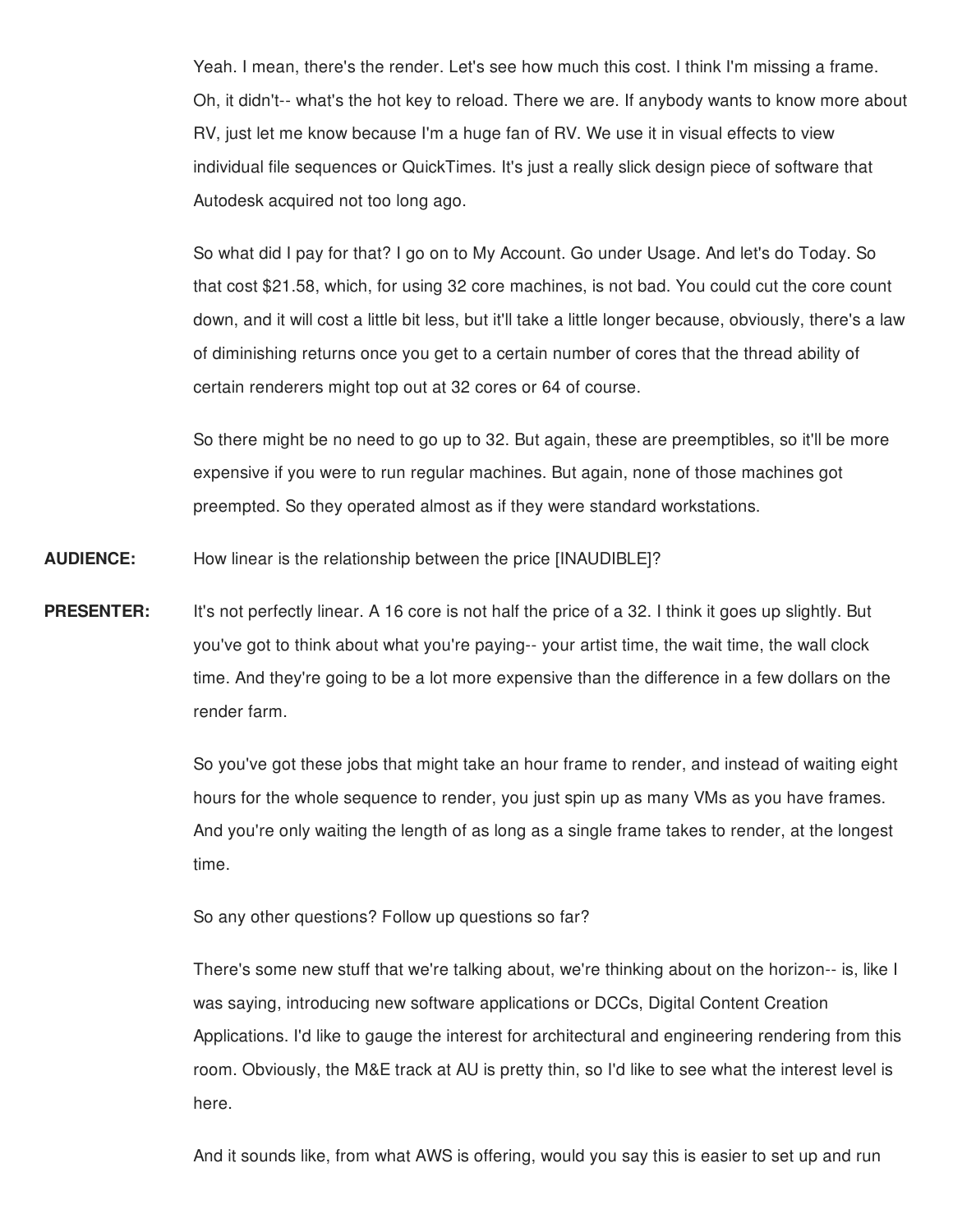than what you were doing on EC2?

**AUDIENCE:** Yeah, in a lot of ways. In a lot of ways. I mean, but then, the trade off is less [INAUDIBLE].

**PRESENTER:** Correct. Yeah. That's kind of how this product is angled, is that there's a lot of stuff that's already been solved for you, but you don't have ultimate flexibility over that. If you need more flexibility, we can talk about the Google Cloud platform in its raw format. That's something that I'm doing right now, is I'm writing up a bunch of solutions.

> As a solutions architect, I figure out how to run pipelines and workflows that relate to this on the cloud, using the basic cloud offerings from scratch. So I will author these documents that will walk you through that and provide information on that. But yeah, this works out of the box. And it, basically, does everything for you.

> It works really well with the other packages, the nameless packages in similar fashion. There's just a menu item with similar options. And it uploads in the background, which is really awesome. One thing I didn't mention is the caching. So once it's uploaded, let's say you've got 3 gigs of textures for this character that I've uploaded once. And I'm only changing the animation on the character, and I need to re-render.

It's only going to send up the updated animated Maya file. It's going to compare. It's going to do a diff between the textures that are on disk and the textures that are on the cloud. And if nothing's changed, if the checksum is identical, then it won't re-upload them. So you save in time and bandwidth, as well.

That's one of the reasons that you can do the upload only-- is, if you have a huge amount of ancillary data to upload, you could, maybe, before you go home, you could set to Upload Only for half a terabyte of data. But the next day, you come in, and you can just launch your animation files. All your data is up there, and it's ready to go.

The last point here, the plug and play development-- setting up a VM and storage is not difficult on GCP, but if you had to do it for every single project, and you wanted to use an API, you wanted to do it from command line, or if you had to do it by the actual console, it gets kind of tedious if you're doing a lot of jobs.

And to have to monitor that and deal with all the storage-- and you're also paying for that storage, once it's up there. And that's different with Zync. If I look at-- where was I here-- if I go back to my-- where is it again? Browse Files-- no, I'm sorry, it's on the My Account. You can